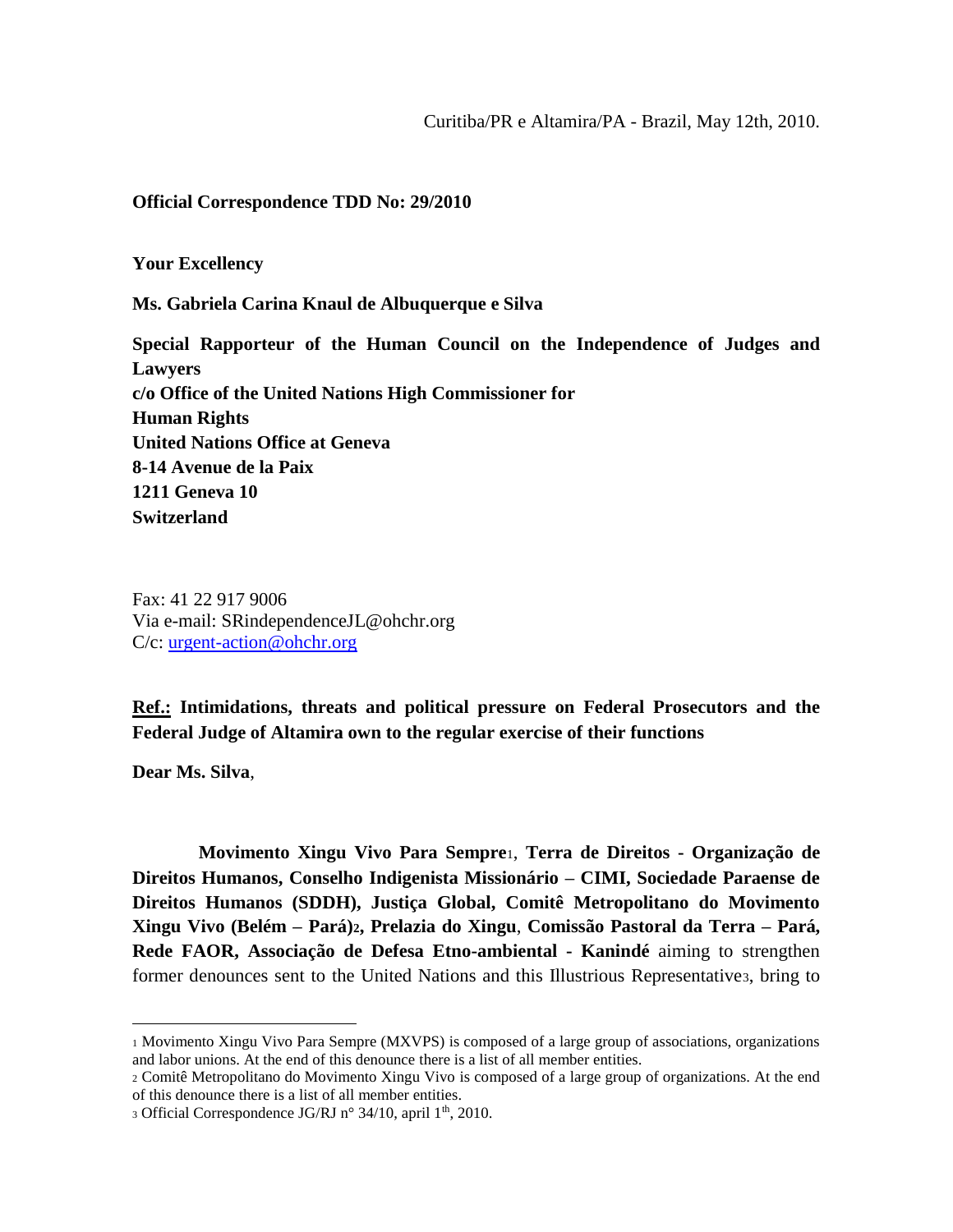your awareness new facts of violation of judicial independence concerning the case of the construction of Hydroelectric Power Plant Belo Monte (Pará/Brazil), in order to drawn your attention to the actions of the Brazilian State.

> **1. The Facts: Public Civil Suits (***Ações Civis Públicas)* **by the Federal Public Prosecutor and Civil Society Organizations – preliminary orders from the Court of Altamira for the suspension of Belo Monte HPP's auction – Decisions repeatedly suspended by the President of the 1st Regional Federal Court - Intimidations, threats and political pressure on Federal Prosecutors and the Federal Judge of Altamira**

Based on consistent peaces of evidence, official technical reports and conclusions from independent experts the Public Federal Ministry (*Ministério Público Federal - MPF*), accordingly to its constitutional attributions of *custos legis* and of promoter of Human Rights guarantees, started a Public Civil Suit (attached document) in the Federal District of Altamira with the purpose of taking to judicial appreciation the irregularities found in the process of construction of Belo Monte Hydroelectric Power Plant, derived of a publicprivate partnership under responsibility of the Federal Government.

Indicating such irregularities, Public Prosecutors Mr. Cláudio Terre do Amaral, Mr. Bruno Alexandre Gütschow and Mr. Ubiratan Cazetta preliminarily demanded the suspension of the referred auction in which the concessionaries for the work's realization would be defined, as well as the suspension of the its administration.

Having verified the pertinence of the allegations and the veracity of the proves presented, Federal Judge Antonio Carlos Almeida Campelo, from Altamira, State of Pará, conceded the requested preliminary order. In a solid and precise decision he tried to safeguard economic, social, cultural and environmental rights of the affected communities, including local and regional biodiversity and the very protection of public funds, in the sense that the suspension of the auction represents the suspension of the application of public resources in an enterprise that, for its precarious conditions of execution and technical irregularities is possibly subject to legal impediment on the basis of its social and environmental lack of sustainability.

It so happens that, regardless of the undeniable nature of the evidence, documents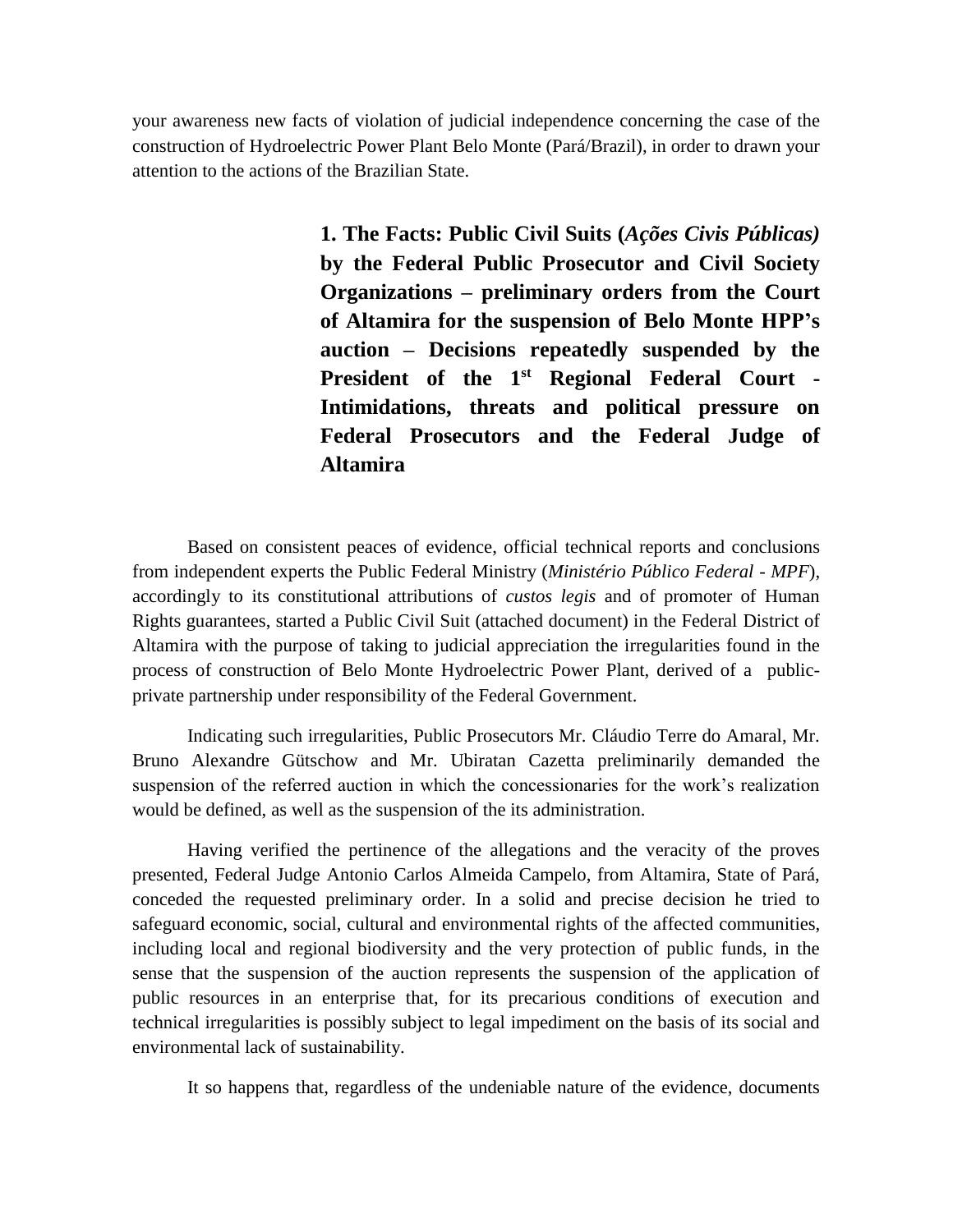and considerations of the Public Federal Ministry, consolidated in the judicial response, this was immediately suspended by the President of the 1st Federal Regional Court – Judge Jirair Aram Megueriam, through an individual decision (i.e. a decision which was taken solely by the judge and not by other court members) which seems to overlook all process' evidences, its fundament being no more than two news published in the national press.

We must highlight the extremely short period of time between the concession of the preliminary orders in Altamira, in the countryside of Pará, and the various suspensions by an office of the Judiciary settled about 1000 km away from Altamira, according to chronological information extracted from the website of the  $1<sup>st</sup>$  Federal Regional Courta, as follows:

1<sup>st</sup> Public Civil Suit (PCS): n. 411-57.2010.4.01.3903, promoted by the Public Federal Ministry (PFM):

- 1) Distributed on April, 8th, 2010;
- 2) Preliminary order conceded on April,  $14<sup>th</sup>$ ,  $2010$ ;
- 3) Suspension n. 0021954-88.2010.4.01.0000/DF ordered on April, 16th, 2010.

2nd PCS: n. 410-72.2010.4.01.3903, promoted by the PFM:

- 1) Distributed on April, 8th, 2010;
- 2) Preliminary order conceded on April, 14th, 2010;
- 3) Suspension n. 0022487-47.2010.4.01.0000/DF ordered on April, 20th, 2010.

3rd PCS: n. 421-04.2010.4.01.3903, promoted by civil society's entities:

1) Distributed on April, 19th, 2010;

 $\overline{a}$ 

- 2) Preliminary order conceded on April, 20th, 2010, around 12 a.m.;
- 3) Suspension ordered on the same afternoon, without exact time.

Therefore, not resigned with the *modus operandi* of such suspension decisions, the PFM, seconded by various civil society organizations representative of the social and environmental interests at stake, proposed new Public Civil Suits, each time incorporating to this demand of relevant collective impact a greater level of proof and argument elaboration, as the very complexity of the matter increased.

It must be taken into consideration that the focus of the matter extrapolates the mere

<sup>4</sup> Source: Federal Regional Court's website - [www.trf1.gov.br.](http://www.trf1.gov.br/) Last access in 26/04/2010.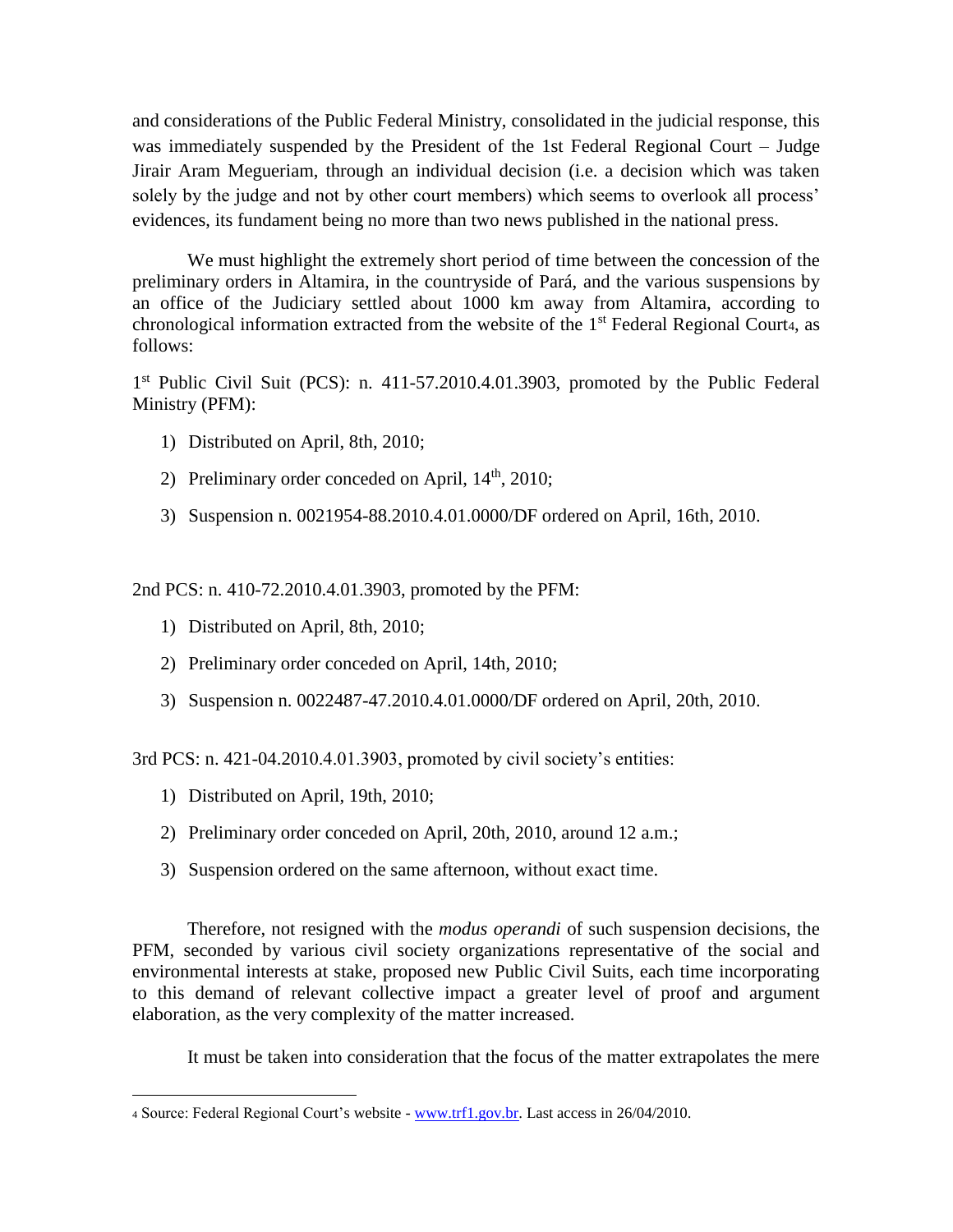public interest to enter the domain of social interest, as far as it encompasses since the emergence of the 1988 Brazilian Federal Constitution the coordination of public and private interests of collective and diffuse nature, also referring to Human Rights – the essential core of the national legal ordering.

In fact, it can no longer ponder, in Democratic State of Brazil, about the imposition and superposition of the public policy in opposition to the social interest, with the State intervening only to satisfy his own interests, against the human rights of the communities affected by his actions. It can no longer ponder, therefore, about the contradiction between public and social interest, because the Economic, Social, Cultural and Environmental Human Rigths are now protected by the Constitution of 1988.

In the case of Belo Monte HPP the Federal Judge of Altamira emitted the decisions for the auction's suspension in fulfillment of his constitutional obligation to give a response to the judicialized demands.

Regardless of all the polemics generated Minister Gilmar Mendes, President of the Federal Supreme Court at the time and known for his tendency to public manifestations of political nature on cases awaiting judgment, openly criticized civil society organizations, the members of the PFM and even the Federal Judge of Altamira himself, unauthorizing his functional independency and the sovereignty of his verdict:

> "The president of the Federal Supreme Court, Gilmar Mendes, criticized the Public Ministry which, in his words, had let himself be used as a tool by non-governmental organizations (NGOs) in the war of preliminary orders that surrounded Belo Monte HPP's auction, in Pará. *'These groups make up judicial guerilla strategies and divide their petitions so that there is no final decision. It is common that NGOs co-opt the PM for their theses. No NGO possesses the title of greater defender of the planet'* stated he during an interview after the ceremonial session in homage to the Court's 50th anniversary in Brasilia [...]"<sup>5</sup>

As if these situations were not enough, information was publicized that agents of the Brazilian Intelligence Agency (ABIN – in Portuguese) got in contact with the judge of Altamira, in flagrant and unsustainable attempt of the Union to intimidate and pressure the Judiciary, a clear offense to the principle of inter-dependency of the Republican Forces. Not only the judge was approached by ABIN agents, but also employees of the PFM, like Press Assistant Helena Palmquist, as well as people connected to social movements and Human Rights organizations, among whom Marco Apolo Santana Leão, Roberta

 $\overline{a}$ 

<sup>5</sup> Source: CORREIO BRAZILIENSE. **ONGS fazem guerrilha judicial.** 22.04.2010. Virtually available at: http://www.correiobraziliense.com.br/app/noticia182/2010/04/22/economia,i=187932/ONGS+FAZEM+GUE RRILHA+JUDICIAL.shtml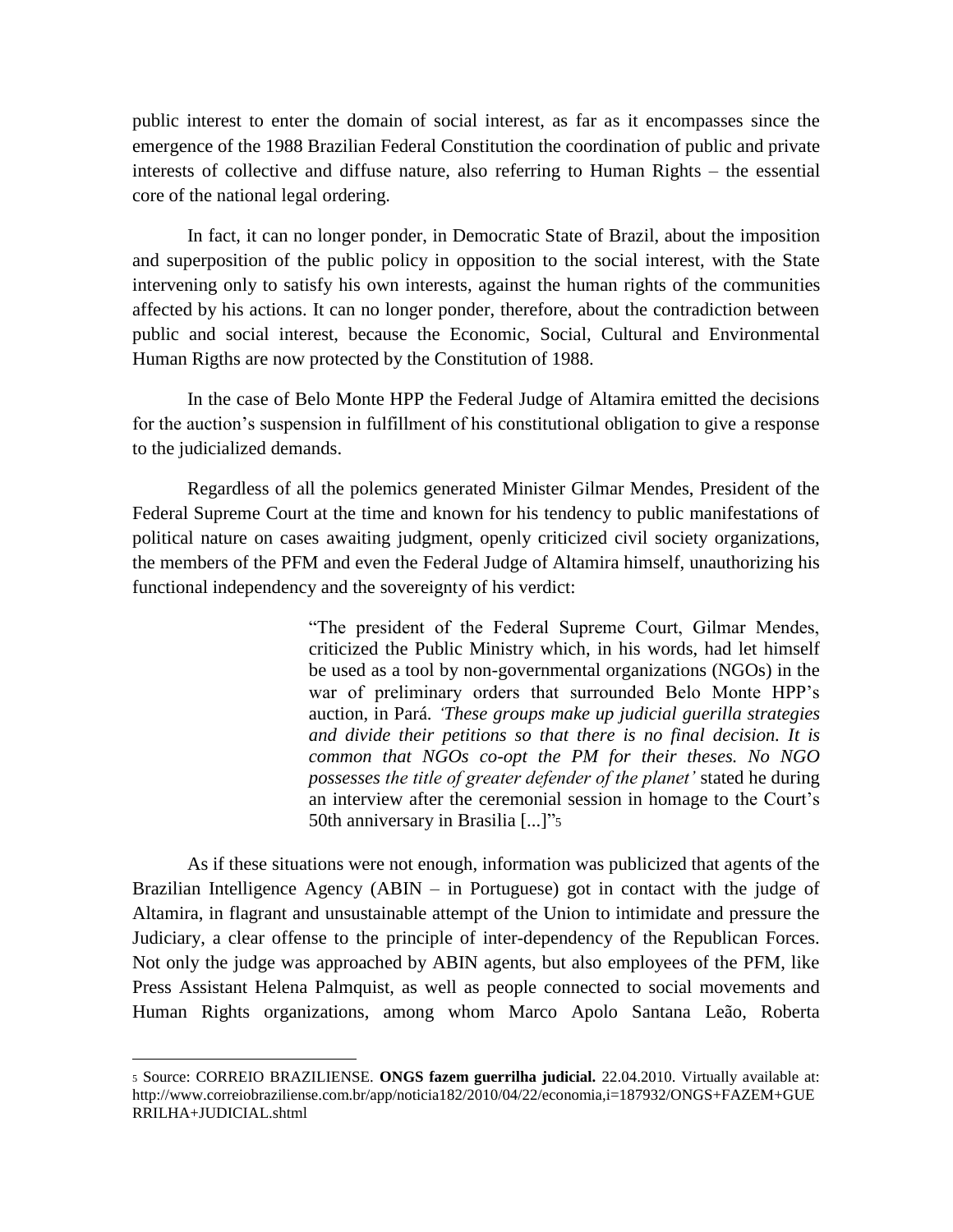#### Amanajás, Renata Pinheiro e Antonia Melo Silva. Press releases also indicated so:

"Spies. The decision of the Federal Senate's Commission for Extern Relations and National Defense to investigate the denounce of pressure of ABIN agents favorable to Belo Monte over Altamira's Federal Judge Antônio Carlos Almeida Campelo finds eco at the Public Federal Ministry in Pará. The so-called "arapongas" [special agents] have been calling PFM's civil servants in Belém to spy the Federal Prosecutors' steps, in charge of lawsuits to question impacts of the Power Plant." <sup>6</sup>

Alongside with that, the Union's General-Attorney Office (AGU – in Portuguese) publicly informed on the national press its intention to consolidate threatens stated months before in the sense of denouncing the Federal Judge and the Federal Prosecutors involved to due disciplinary organisms (the National Counsel of Justice – CNJ, in Portuguese – and the Public Ministry's National Counsel – CNMP, in Portuguese), for no more than having fulfilled their constitutional attributions in the defense and guarantee of Human Rights. That is what can be extracted from the *O Estado de São Paulo*'s report of April, 22th, 2010:

> "The war of preliminary orders which put in risk the realization of Belo Monte Hydroelectric Power Plant's auction is to reach both the Public Ministry's National Counsel as the National Counsel of Justice. The Union's General-Attorney Office is preparing denounces against the Prosecutors and the Federal Judge of Pará responsible for the concession of the orders.

> Once these denounces are offered, the AGU will have fulfilled its threaten made to the Public Ministry in February. Then, shortly after the Brazilian Institute of Environment and Renewable Natural Resources (IBAMA, in Portuguese) had authorized the previous license for the project, Federal Prosecutors said they would questions the work of the Institute's technicians. At that time, the Union's General-Attorney Luis Inácio Adams promised to sue PM's members who abused (?) their prerogatives to stop the building of the Plant. [...]"7

We must highlight that AGU's intimidating posture is actually a constant practice, since the office offered disciplinary claim at the Public Ministry's National Counsel against Federal Prosecutor Rodrigo Timóteo da Costa e Silva and District Prosecutor of Pará Raimundo de Jesus Coelho Moraes, at the time of their involvement in Belo Monte's case. In this sense, it's still important to take note that AGU's claim is chronologically

 $\overline{a}$ 

<sup>6</sup> Source: DIÁRIO DO PARÁ. **Espiões.** 30/04/10 Política, A3.

<sup>7</sup> Source: O ESTADO DE SÃO PAULO. **AGU processa juiz e procuradores que ameaçaram leilão**. 22.04.2010. Available at: http://www.estadao.com.br/estadaodehoje/20100422/not\_imp541427,0.php.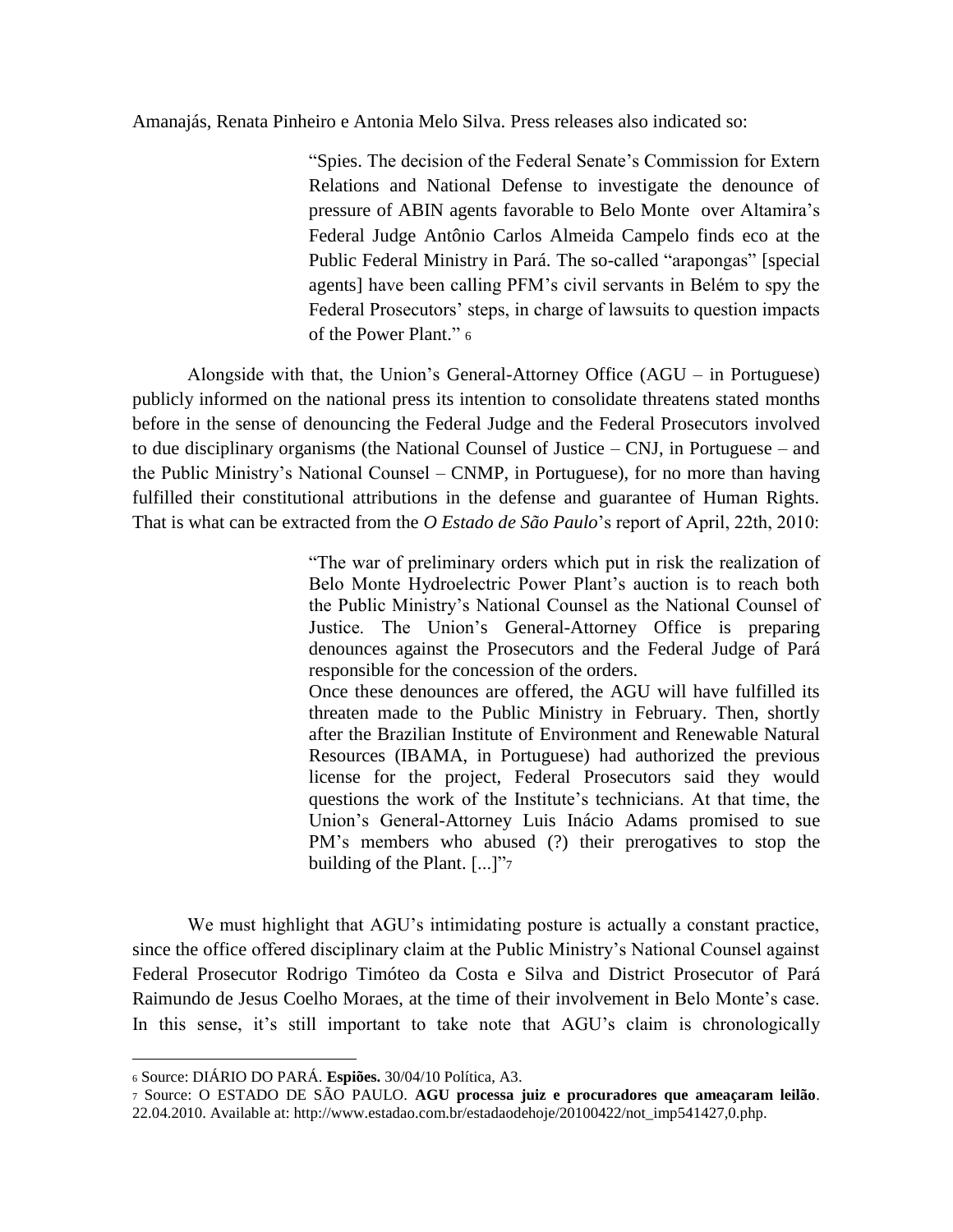simultaneous with Administrative Improbity Case n. 2009.39.03.000363-2 started by the referred Federal Prosecutor against civil servant Adriano Rafaeal Arrepia de Queiroz, who signed the irregular liberation of administrative procedures of the Power Plant. On the other side, such a coincidence brings to light evidences of a retaliation practice of the Union's Office:

### **"AGU sues Federal Prosecutors involved in Belo Monte's case**

The Union's General-Attorney Office presented a Disciplinary Claim at the Public Ministry's National Counsel against Federal Prosecutor Rodrigo Timóteo da Costa e Silva and State Prosecutor of Pará Raimundo de Jesus Coelho Moraes. According to AGU, the agents disturbed the public hearing in Balém where the construction of Hydroelectric Power Plant Belo Monte was being discussed.  $(...)$ "8

Thus, one can easily identify in the present case successive violations of Federal Prosecutors', judges' and NGO's Lawyers' functional attributions, arbitrarily hindered in their liberty of decision-making and in the judicial defense of Human Rights.

> **2. Vertical independence of the Brazilian Judiciary – Federal Regional Court's President's managerial and jurisdictional functions and the procedural mechanism of "Sentence and Preliminary Order Suspension" (Act n. 7.347/85, art. 12, 1st paragraph) - Offense to the Basic Principles on the Independence of the Judiciary approved by the UN (Preamble's 2nd and 5th par.) and to Principle n. 2 – Recommendations to the Brazilian State**

The structure and organization of the Brazilian Judiciary Power follow a model of complete administrative independence in relation to other organs or powers of State in what concerns its functions and the entitlement to manage its budget, as well as to plan, organize and establish public policies of justice.

Internally, Courts of Appeal possess a large number of managerial and self-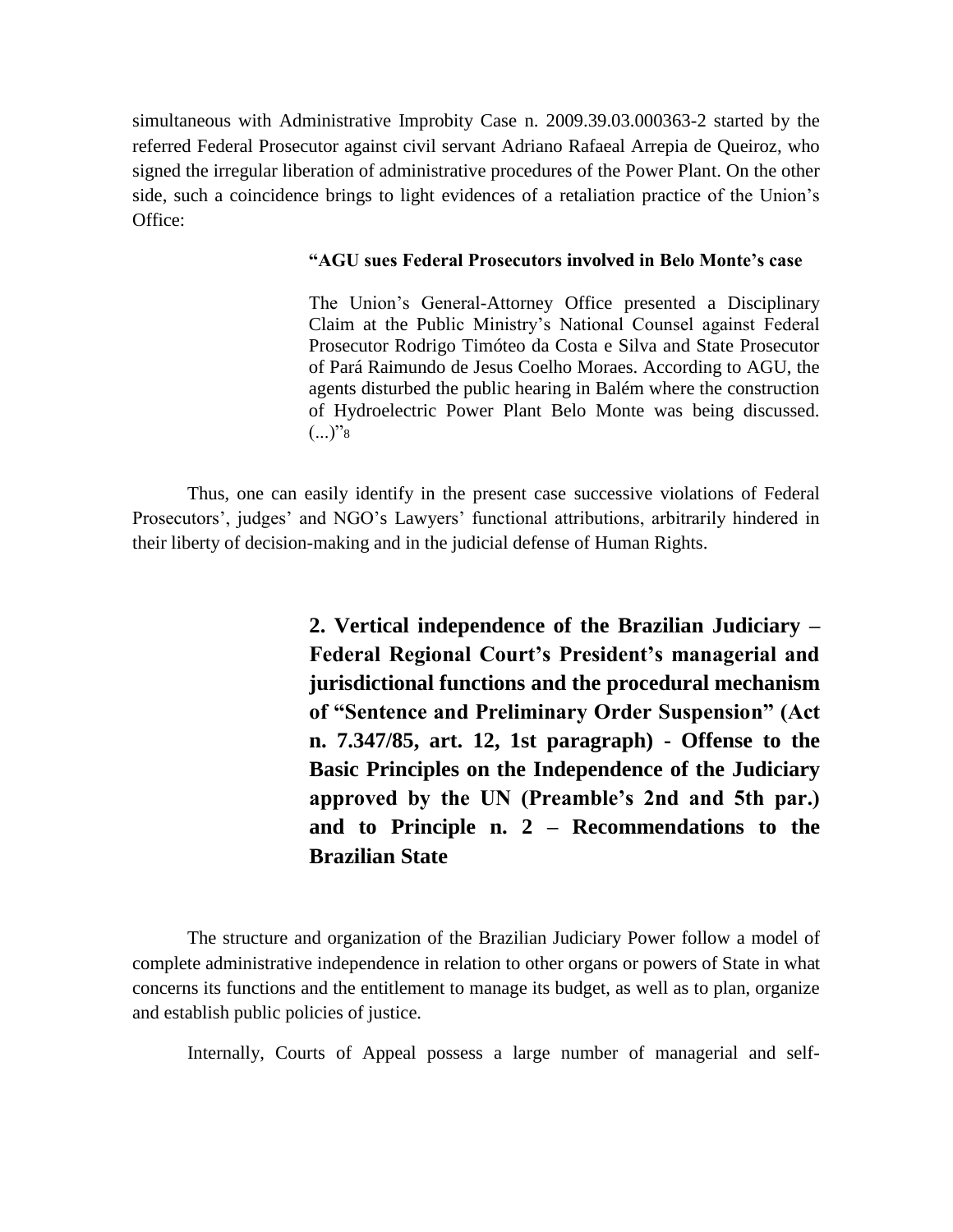government powers, apart from their disciplinary function connected to their jurisdiction. The Court's Presidency notoriously concentrates these functions, among which the attribution (i.e. both a right and an obligation) of budget planning for the whole judicial structure under its hierarchical responsibility. In the development of this activity the Court's Presidency politically works together with the Executive to assure that it is contemplated in provisions of the respective law (Lei de Diretrizes Orçamentárias - in Portuguese), what creates a sort of bond between the Court's Presidency and the Executive Power.

It so happens that Federal Act n.7.347/85, commonly known as the "Public Civil Suit's Act", in its 12th article,  $1<sup>st</sup>$  paragraph, institutes a procedural mechanism which conditions the analysis of preliminary orders against public powers – especially against the Executive – to the individual jurisdictional sphere of the Court's President. Therefore, as the experts point out, there is a entanglement of managerial and jurisdictional activities (Joaquim Falcão, Boaventura de Souza Santos and Raúl Zaffaroni).

This so-called "SPOS" (Sentence and Preliminary Order Suspension) mechanism (Suspensão de Liminar e Sentença, "SLS – in Portuguese) as long as it connects the Court's Presidency to the Executive Power as a judicial litigant frontally violates the "natural judge" principle, since it nears the judge and one of the sides of the case, without any kind of safeguard of jurisdictional impartiality.

Furthermore, the SPOS offends various principles of public administration and justice, including the  $2<sup>nd</sup>$  and  $5<sup>th</sup>$  paragraphs of the UN Chart of Basic Principles on the Independence of the Judiciary's preamble9, approved by its General Assembly, since SPOS neither guarantee impartiality from the competent judge nor respect to principles of justice administration, respectively.

Moreover, it figures as a violation of Chart's Principle n. 2, in the sense that it does not stimulate the Court's Presidency to act and decide *"without any restrictions, improper influences, inducements, pressures, threats or interferences, direct or indirect, from any quarter or for any reason"*, as the document proposes.

Therefore, we require from this Eminent Representative the sending of recommendations to the Brazilian State, urging it to alter or extinguish the mechanism of Sentence and Preliminary Order Suspension – SPOS – above described in order to transfer this Federal Regional Court's President's competence to other instances destitute of managerial function bound to the Executive Power which can often benefit from the mechanism in its condition of litigant.

1

<sup>8</sup>Source: Consultor Jurídico. Available at: [http://www.conjur.com.br/2010-abr-23/agu-processa-procuradores](http://www.conjur.com.br/2010-abr-23/agu-processa-procuradores-tumultuar-audiencia-publica-belo-monte)[tumultuar-audiencia-publica-belo-monte.](http://www.conjur.com.br/2010-abr-23/agu-processa-procuradores-tumultuar-audiencia-publica-belo-monte)

<sup>9</sup> Source: United Nations website – UN – available at: [http://www2.ohchr.org/english/issues/index.htm.](http://www2.ohchr.org/english/issues/index.htm)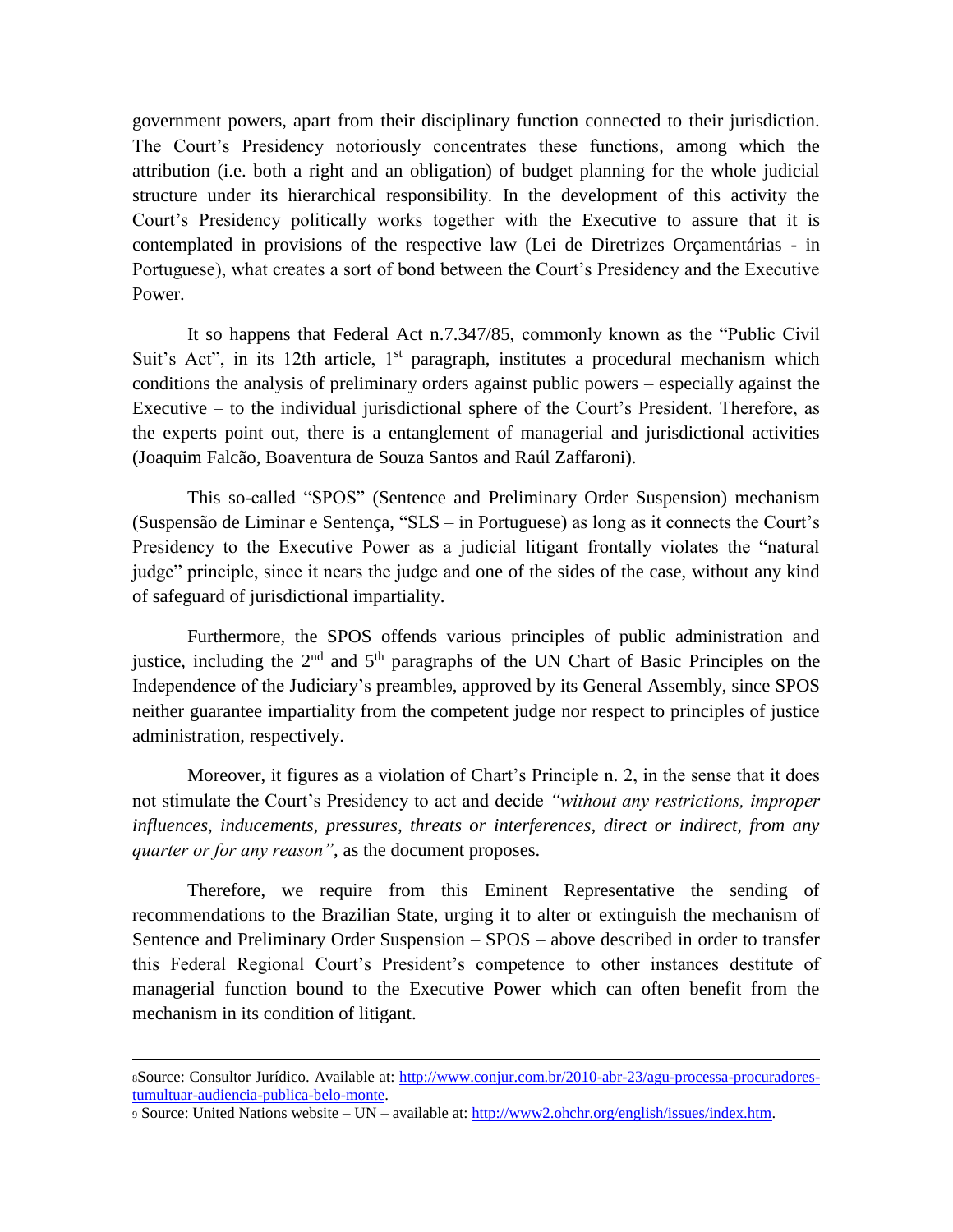**3. Horizontal independence of magistrates and federal prosecutors – Pressure, intimidation, public threatens and disciplinary proceedings against judge and federal prosecutors in the rightful exercise of their positions – Guarantee of Economic, Social, Cultural and Environmental Rights of affected communities and protection of local biodiversity – UN Basic Principles on the Independence of the Judiciary: preamble's 6th and 10th paragraphs; Principles n. 1 and n. 2 – Recommendations to the Brazilian State.**

The Principles of Autonomy and Independence of magistracy were consecrated in 1988's Brazilian Federal Constitution and extended to Federal Prosecutors by the Constitutional Amendment n. 45. Such principles, in turn, are represent guarantees for these public agents working in function of and on behalf of the society.

In the case of Public Civil Suits and the referred preliminary orders related to Belo Monte Hydroelectric Power Plant, the social nature of these principles becomes evident. As a result of their effort to defend Economic, Social, Cultural and Environmental Rights – ESCER - public agents (a Judge and many Federal Prosecutors) were publicly threatened, institutionally intimidated by intelligence agents, unauthorized in their jurisdictional and *custos legis* function and denounced to the disciplinary organisms of their careers. However, the defense of social rights and interests is constitutionally attributed to them, what in the opinion of the experts (Werneck Vianna being one of them) is already sufficient to overcome any accusation of excessive judicial activism. Such repressive measures cause a great sense of outrage and uproar from society and public authorities:

# **"Belo Monte: Senate shall investigate ABIN's pressure over Altamira's judge**

THU, APRIL 29<sup>th</sup>, 2010

Federal Senate's Extern Relations and National Defense Commission will investigate denounces of pressure from ABIN's agents over Federal Judge Antonio Carlos Almeida Campelo, from Altamira (PA), related to the auction for Belo Monte HPP's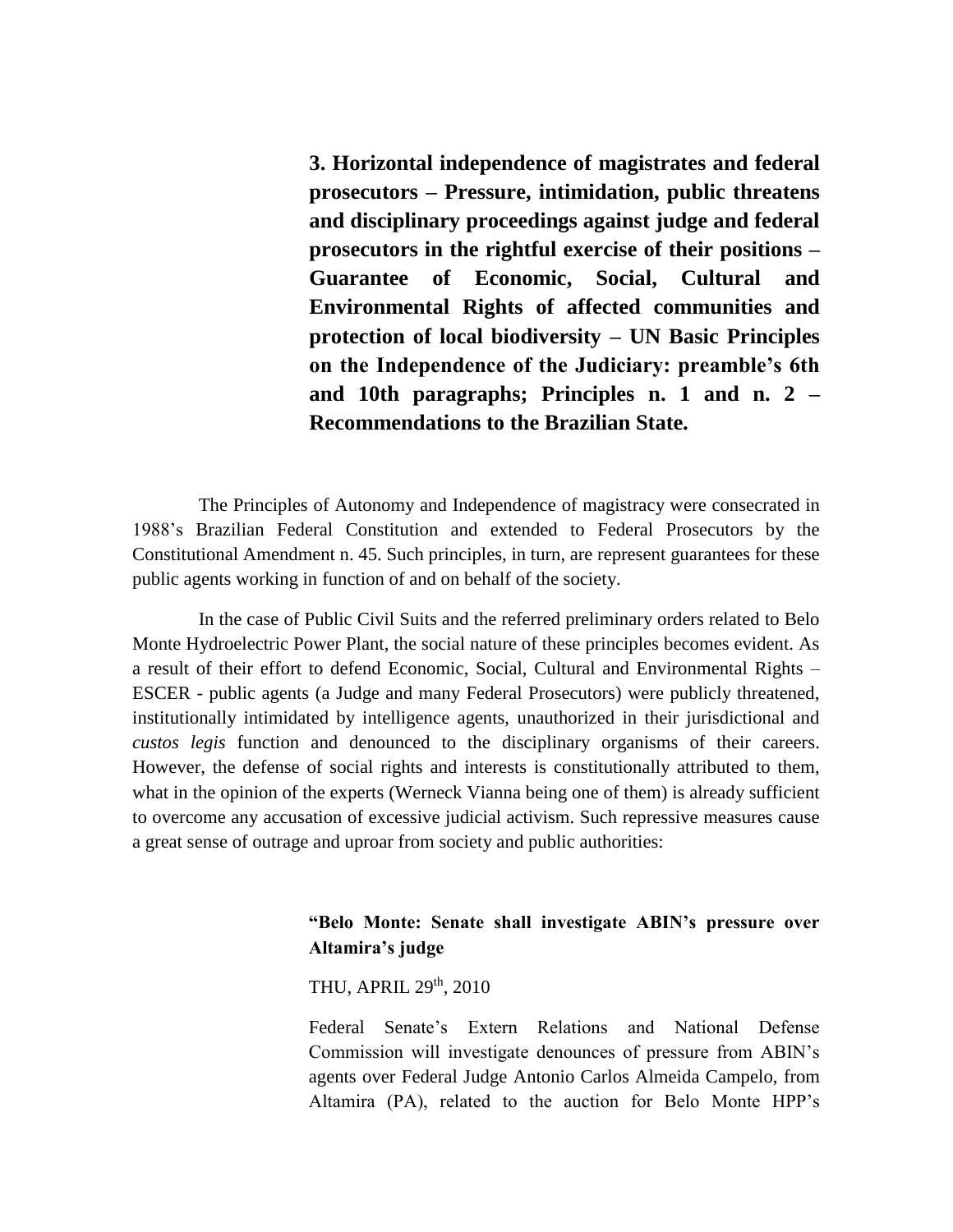building by the Xingu River, Pará's south-east"<sup>10</sup>.

Thus, the aggravating circumstance of such an unsustainable situation and which emphatically motivates the present denounce is the fact that all of these violations were committed by agents of the Union's Executive Power from many different organs of State and instances, which is verifiable through the interview given by the Federal Judge Antônio Carlos Campelo to the newspaper *Folha de São Paulo*:

### $"$ [...]

 $\overline{a}$ 

### **FOLHA – Do you feel under pressure?**

**CAMPELO** – I was with AGU's, Aneel's and Ibama's attorneys and for longer than one hour I listened to his arguments and exposed my considerations. But it was not enough to make me change my decision. I do not feel pressured but I am bothered by various demands of Abin agents which I do not see as representative of the Judiciary. I do not understand what they are investigating.

**FOLHA – How and when did these "requests" occur?** 

**CAMPELO –** There was no talk with ABIN agents. Two of them were at the Federal District's Section in Altamira, looking for the decisions and willing to know when I was going to take others. They called many times to the Sub-section's Director requesting information on the content of these decisions and the moment when I would publicize them. They asked copies of my decisions via email (all were already available on the internet). [...]"<sup>11</sup>

Such actions violate rules related to judicial mandate, fundament of the UN Chart of Principles on the Independence of the Judiciary in its preamble's  $6<sup>th</sup>$  paragraph. Besides, it offends Principle n. 1 on the independence of the Judiciary which must be enforced by the State, because of the duty of "all governmental and other institutions to respect and observe the independence of the judiciary."<sup>12</sup>

Principle n. 2 as well was seriously violated, as the Executive Power clearly acted responding to *"improper influences, inducements, pressures, threats or interferences, direct or indirect".*

In this sense the organizations which are signing the present manifestation require from Your Excellency to take all due measures requesting explanations from the Brazilian

<sup>10</sup> Source: Jornal O Paraense, available at: http://www.oparaense.com.br/index.php?option=com\_content&view=article&id=147:belo-monte-senadoinvestigara-pressao-da-abin-sobre-juiz&catid=3:brasil&Itemid=5

<sup>11</sup> Source: Agência FOLHA, Bélem/PA, 21/04/2010. Available at: [http://www1.folha.uol.com.br/fsp/dinheiro/fi2104201008.htm. Acesso em 26.04.2010.](http://www1.folha.uol.com.br/fsp/dinheiro/fi2104201008.htm.%20Acesso%20em%2026.04.2010)

<sup>12</sup> Source: United Nations website – UN – available at: [http://www2.ohchr.org/english/issues/index.htm.](http://www2.ohchr.org/english/issues/index.htm) Last access: 23/04/2010. Free translation of the authors.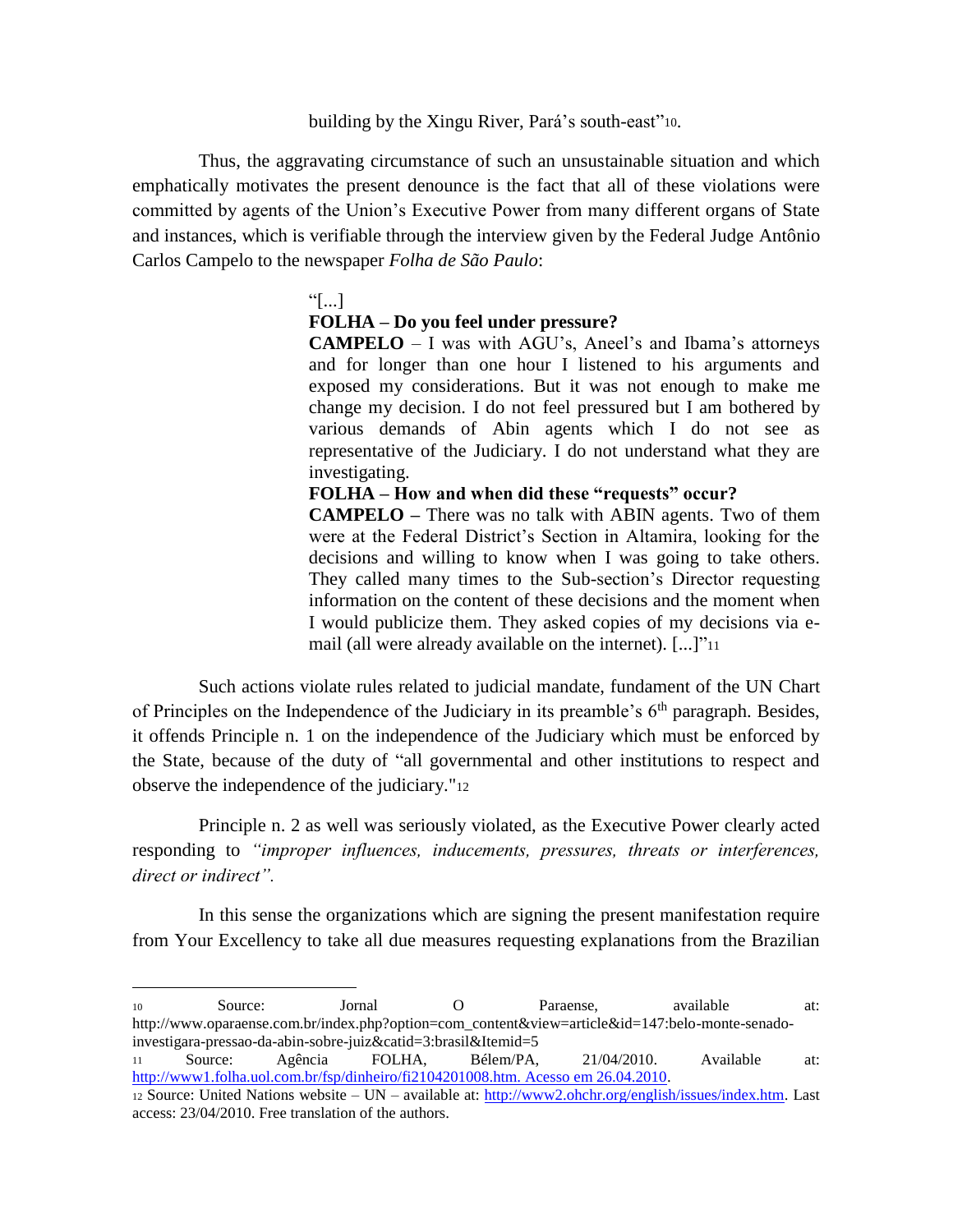government and making recommendations to it, so as to make cease all kinds of intimidation and pressuring from Union agents in judicial proceedings and acts concerning the case of Belo Monte Hydroelectric Power Plant's construction.

# **4. Requirements:**

In face of the facts and violations above mentioned, it is required of this Eminent Representative on the Independence of the Judiciary:

- **1.** To make recommendations to the Brazilian State to restructure the mechanism of Sentence and Preliminary Order Suspension (*Suspensão de Liminares e Sentenças* – in Portuguese) which resides in Act n. 7.347/85 and has been incorporated in the Internal Regiment of Brazilian Courts, transferring the described appealing competence from the Court's Presidency to another instance destitute of any managerial function connected to the Executive Power as a judicial litigant which benefits from this mechanism.
- **2.** To take all due measures and to send requests of explanation to the Brazilian government on the case of violation of the independence and autonomy of the Federal Judge and Federal Prosecutors from Altamira, as well as to make recommendations to the State so as to make cease all kinds of intimidation and pressuring from Union agents in judicial proceedings and acts concerning the case of Belo Monte Hydroelectric Power Plant's construction.

Yours faithfully,

 $\overline{a}$ 

Antonia Melo / Antonia Pereira Martins / Renata Soares Pinheiro / Ana Paula Souza

# **Movimento Xingu Vivo Para Sempre**<sup>13</sup>

<sup>13</sup> Movimento Xingu Vivo para Sempre (MXVPS) is composed by: Fundação Viver, Produzir e Preservar, Movimento de Mulheres Trabalhadoras de Altamira Campo e Cidade, Instituto Socioambiental, Associação das Mulheres Urbana e Rurais de Senador José Porfirio, Associação das Mulheres de Brasil Novo, Movimento de Mulheres de Medicilândia, Movimento de Mulheres de Uruará, Movimento de Mulheres do Campo e da Cidade de Placas, Movimento de Mulheres de Pacajá, Movimento de Mulheres de Anapu, Movimento de Mulheres de Rurópolis, Associação de Mulheres Agricultoras do setor Gonzaga, Associação das Mulheres do Assentamento Assurini, Prelazia do Xingu, Pastorais da Prelazia do Xingu- Comissão Justiça e Paz, Pastoral da Juventude ,CPT- Xingu, CIMI- Conselho Indigenista Missionário,Pastoral da Criança, Irmãs Franciscanas, Comitê em Defesa da Vida das Crianças Altamirenses, Associação Fundação Tocaia,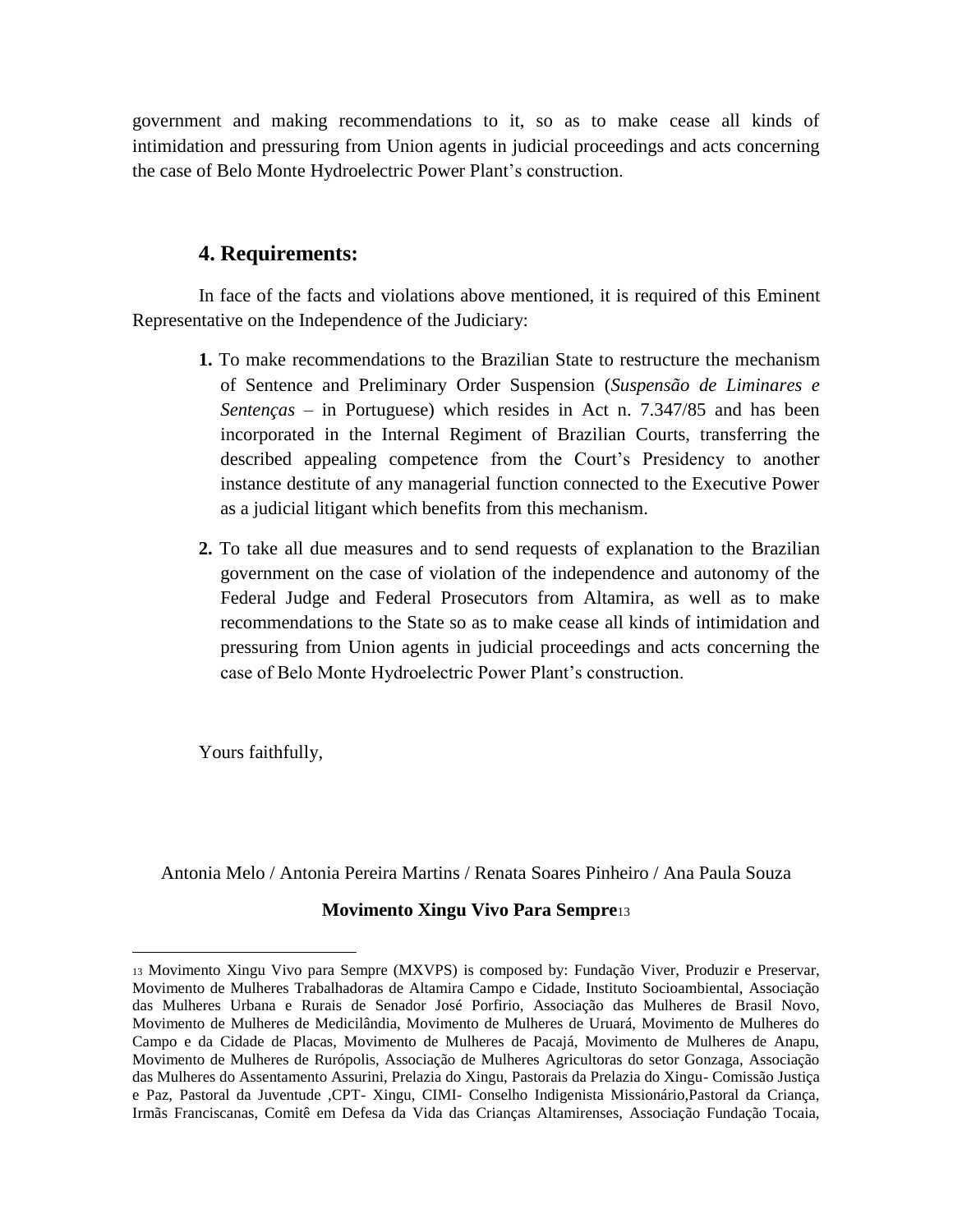# Darci Frigo / Luciana Pivato / Antonio Escrivão Filho / Carolina Alves / Thiago Hoshino **Terra de Direitos – Organização de Direitos Humanos**

Élcia Betânia Sousa Silva / Paulo Machado Guimarães / Denise Veiga

**Conselho Indigenista Missionário (CIMI)**

Roberta Amanajás / Marco Apolo Santana Leão

### **Sociedade Paraense de Defesa dos Direitos Humanos (SDDH)**

Andressa Caldas / Sandra Carvalho / Luciana Garcia / Judy Caldas

**Justiça Global (JG)**

### Marquinho Mota

### **Comitê Metropolitano do Movimento Xingu Vivo (Belém – Pará)<sup>14</sup>**

1

Conselho Indígena de Altamira (COIA), Associação Indígena das Mulheres de Altamira (AIMA), Equipe Samaritana paróquia Imaculada Conceição, Congregação La Salle, Grupo de Trabalho Amazônico Regional Altamira, Associação Rádio comunitária de Altamira, Mutirão Pela Cidadania, Fundação Elza Marques, S.O.S Vida, SINTEPP-Sindicato dos Trabalhad@res em Educação Pública do Pará sub–sede Altamira, Sindicato dos Trabalhad@res Rurais, Associação Radio Comunitária de Vitoria do Xingu, Associação de Cultura de Brasil Novo, Associação Rádio Comunitária de Medicilândia, Associação Rádio comunitária de Porto de Móz, Forum da Amazônia Oriental, SDDH-Núcleo Altamira, Associação dos moradores da Reserva Extrativista do Riozinho do Anfrísio, Associação dos moradores da Reserva Extrativista do Rio Iriri, Associação dos moradores da Reserva Extrativista do Xingu, Comité de Desenvolvimento Sustentável Porto de Moz, Sindicato dos Trabalhadores Rurais de Porto de Moz, Sindicato dos Trabalhadores Rurais de Vitória do Xingu, Associação dos Indígenas Moradores de Altamira, Associação dos Pilotos de Voadeiras e Barcos de Altamira, Movimento de Atingidos por Barragem, Centro de Formação do Movimento Negro Transamazônica, SOCALIFRA, Sindicato das Domésticas de Altamira e região, Associação dos Pequenos Produtores Rurais de Altamira e Região, Pastoral da Juventude Rural, Fórum Regional de Direitos Humanos Dorothy Stang, Sindicato dos Trabalhadores em Saúde no Estado do Para sub sede Altamira, Associação Prómoradia Parque Ipê, Associação dos Agricultores Ribeirinhos do Assentamento Itatá, Associação Casa Familiar de Altamira, Associação de Resistência Indígena Arara do Maia-ARIAN, Moradores do Bairro Açaizal, Escorpions

<sup>14</sup> Comitê Metropolitano do Movimento Xingu Vivo is composed by: FUNDO DEMA, FASE, IAMAS, IAGUA, APACC, CPT, SDDH, MST, SINTSEP, DCE/UFPA, DCE/UNAMA, MLC, GMB/FMAP, UNIPOP, ABONG, CIMI, MANA-MANI, COMITÊ DOROTHY, FUNDAÇÃO TOCAIA, CIA. PAPO SHOW, PSOL, PCB, MHF/NRP, COLETIVO JOVEM/REJUMA, MMCC-PA, RECID, AITESAMPA, ANDES-SN, FAOR, FSPA.